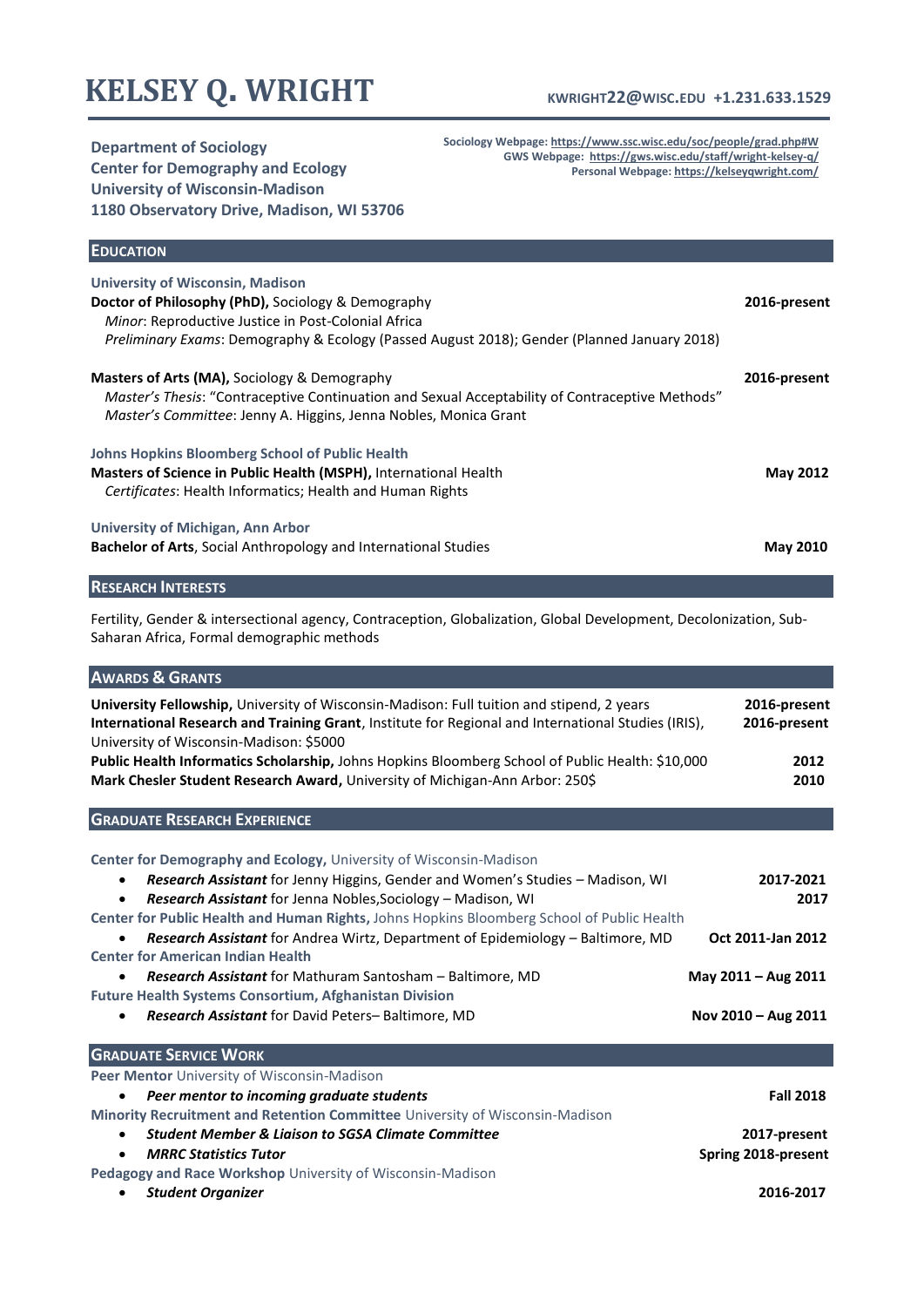### **PUBLICATIONS (PEER-REVIEWED)**

Behrman J, **Wright KQ**, Grant MJ, and E Soler-Hampesjek. Modern Contraceptive use among young adult women (ages 15-24) in Sub-Saharan Africa between 1990 and 2015. (Conditionally Accepted at *Studies in Family Planning*)

Boydell V, Neema S, **Wright KQ**, and Hardee K. 2018. "Closing the Gap" Between People and Programs. Lessons from Implementation of Social Accountability for Family Planning and Reproductive Health in Uganda. *African Journal of Reproductive Health*. 22(1):73-84.

**Wright KQ**, Hardee K, Townsend J. The Pitfalls of Using Selective Data to Represent the Effectiveness, Relevance and Utility of the Standard Days Method (SDM) of Contraception—Letter to the Editor. *Contraception*.

Scott VK, Gottschalk LB, **Wright KQ**, Twose C, Bohren M, Schmitt ME, Lantos H, Li M, Hinson L, Ray A, and Ortayli N. Community Health Workers' Provision of Family Planning Services: A Systematic Review on Effectiveness. Studies in Family Planning. September 2015.

**Wright KQ.** Women Prisoners and Diabetes in the U.S.: Incorporating Human Rights Paradigms to Advocate for Health Provision Reform in Correctional Settings. *The International Journal of Health, Wellness, and Society*. Common Ground Publishing. 2012 1(3):71-82.

#### **MANUSCRIPTS UNDER REVIEW**

**Wright KQ**, Boydell V, Nanono N, Muhengi L and Hardee K. Do rights-based interventions improve users' experiences with family planning services?: results from a quasi-experimental study in Uganda. (Under review at *BMC Reproductive Health*)

#### **MANUSCRIPTS IN PROGRESS**

Nobles J and **Wright KQ**. When Men Return: The shifting sex-ratio and women's labor market outcomes in Mexico. (Expected submission October 2018).

Higgins JA, **Wright KQ**, Sanders JN, Adkins DE, and Turok DK. Beyond safety and efficacy: How sexuality related priorities impact contraceptive method selection. (Expected submission September 2018).

Sanders JN, Adkins DE, **Wright KQ** and Higgins JA. Exploratory and Confirmatory Factor Analysis to Identify Sexual Acceptability Domains Related to Contraceptive Method Uptake and Continuation. (Expected submission August 2018).

**Wright KQ,** Sanders JN and Higgins JA. Sexual Satisfaction Affects Contraceptive Uptake, Discontinuation and Switching: Findings from the HER Salt Lake Study. (Expected submission October 2018).

### **REFEREED CONFERENCE PRESENTATIONS**

Hardee K, Boydell V, **Wright K**, Muwezi D, Jurczynska K, Sinai I and K. Gray. "Implementing and measuring voluntary, rights-based family planning: Evidence from Uganda and Nigeria." International Conference on Family Planning. November 12-15, 2018. Session: *Reproductive Rights and Gender Empowerment*. Kigali, Rwanda.

Hardee K, Boydell V, Ahaibwe G, Depio S and **K Wright**. "I pray to God that family planning is good-two children you can manage: Men's views of family planning and their access to services in Uganda." International Conference on Family Planning. November 12-15, 2018. Session: *Men and Family Planning*. Kigali, Rwanda.

Higgins JA, **Wright K,** Sanders JN, Adkins DE and DK Turok. "Beyond Safety and Efficacy: How sexuality-related priorities impact contraceptive method selection." North American Forum on Family Planning, October 20-22, 2018. New Orleans, LA.

Sanders JN, Adkins DE, **Wright K,** Turok DK and JA Higgins. "Psychometric development and validation of an instrument to prospectively measure contraceptive sexual acceptability." International Academy of Sex Research Annual Meeting. July 17-20, 2018. Madrid, Spain.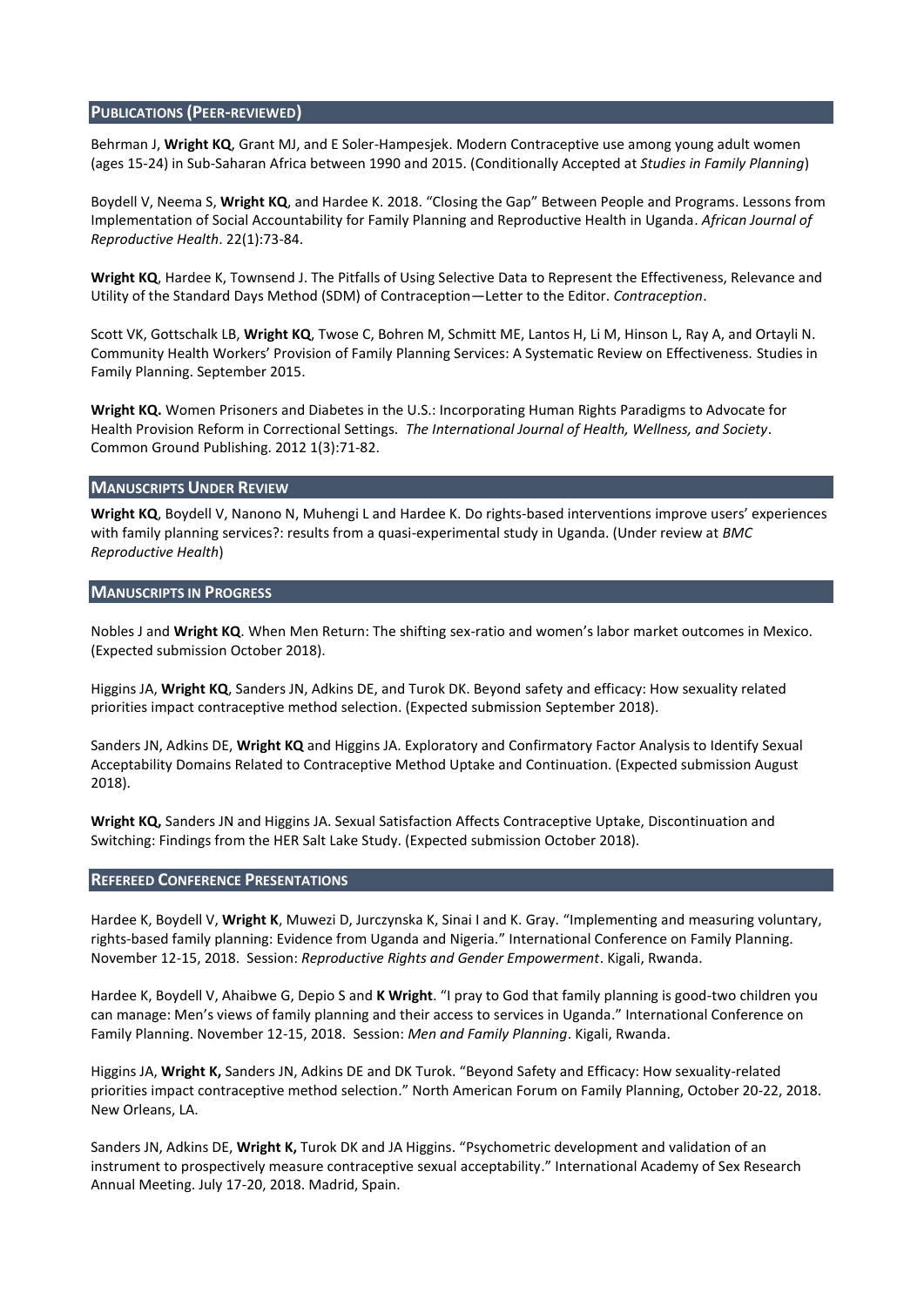**Wright K**, Hardee K and Boydell V. "Validating a Measure of Rights-Based Family Planning Service Delivery." Population Association of America 2017 Meeting, Session: *Fertility, Family Planning and Sexual Health: Programs and Policies*. Chicago.

**Wright K**, Hardee K and Boydell V. "Validating a Measure of Rights-Based Family Planning Service Delivery." Population Association of America 2017 Meeting, Session: *Fertility, Family Planning and Sexual Health: Programs and Policies*. Chicago.

**Wright K**, Boydell V, and Hardee K. "A study on how social accountability mechanisms influence FP/RH programs in Uganda." Population Association of America 2017 Meeting, Chicago.

**Wright K**, Boydell V, and Hardee K. "Informed Choice Among Global Family Planning Users: Trends from 2000-2014." Population Association of America 2016 Meeting, Washington D.C.

Hardee K, **Wright K**, Boydell V. "Development and Validation of an Index to Measure a Rights-based Approach to Family Planning." Population Association of America 2016 Meeting, Washington D.C.

#### **PUBLICATIONS (GREY PAPERS)**

Hardee K, **Wright KQ**. Expanding the Role of Research Evidence in Family Planning Policy, Program and Practice Decision-making. The Evidence Project, Population Council. September 2015.

Hardee K, **Wright KQ**, Spicehandler, J. Family Planning Policy, Program and Practice Decision-making: The Role of Research Evidence and Other Factors. The Evidence Project, Population Council. September 2015.

**Wright KQ**, Iqteit I, Hardee K. Standard Days Method of Contraceptive: Evidence on Use, Implementation and Scale Up. Technical Report. The Evidence Project, Population Council. June 2015.

#### **PROFESSIONAL RESEARCH EXPERIENCE**

#### **Population Council, Evidence Project**

*Staff Associate* – Washington D.C. **June 2014-present**

- Provided technical support to research development process for research portfolio across a USAID-funded global **family planning implementation science project**—this included developing research proposals, preparing submissions to Population Council and country-specific IRBs, and developing data collection tools
- Developed and authored multiple working papers, including a series on **how evidence is used in family planning decision making**
- Co-PI on two studies in Uganda examining the **effects of social accountability activities on family planning outcomes**, and on **measuring and validating new rights-based family planning metrics**; responsibilities included developing research proposals, submitting IRB documents, developing and implementing trainings on data collection and analysis for in-country partners, administrating partnership with local research partners, and providing support as primary quantitative analyst for data

#### **Knowledge Management Services Project (KMS), Insight Systems Corp**

*Public Health Analyst* – Washington D.C. **July 2013-June 2014**

- Supported USAID in evaluation, reporting, and analyses; Obtained, validated, and stored standard indicators for the Global Health Bureau's technical element teams
- Performed analyses using statistical software applications to produce descriptive analyses, projected trends for strategic decision-making, and developed reports and presentations for USAID clients
- **Family Planning and Reproductive Health Technical Work:** Primary author of Africa, Asia, and Middle East Family Planning and Reproductive Health legacy briefs for congressional audiences; development of projection analyses for USAID FPRH programming

## **Jhpiego-Monitoring, Evaluation, and Research Unit (MER)**

*Health Informatics Advisor* – Baltimore, MD **Oct 2012-July 2013**

- Worked with global country programs to define and manage routine monitoring and evaluation data entry efforts into SQL-based centralized performance database, J-RISE
- Primary staff member responsible for standardization of all indicators and disaggregators, including defining key indicators and disaggregators according to strategic global health priorities, and standardizing data language and collection system
- Advocated for strategic indicators focused on **adolescent reproductive health and integration of FP services**